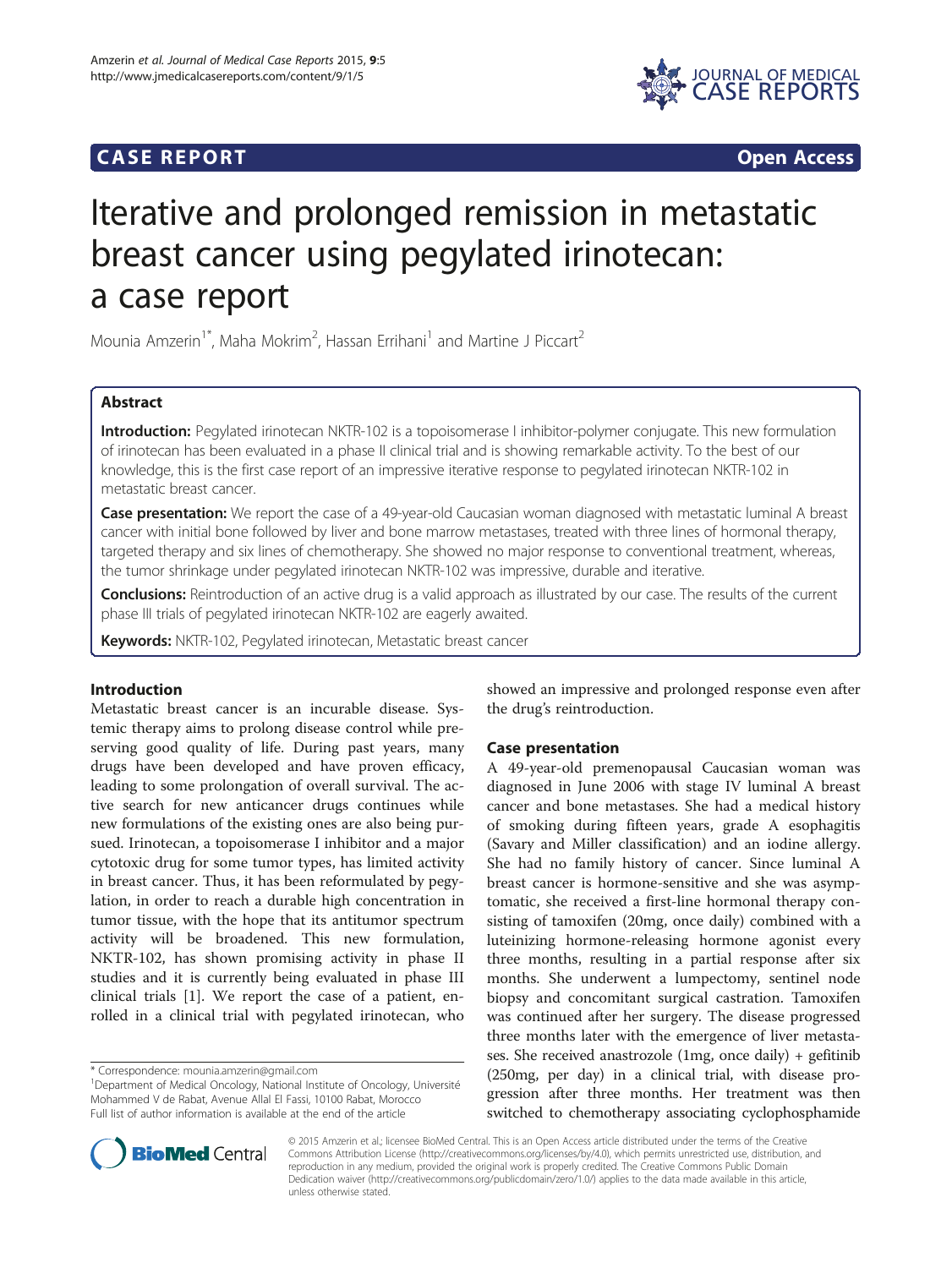(600mg/m2) and epirubicin (75mg/m2, every three weeks), which induced a partial response after three and a half months (six cycles). Exemestane (25mg, daily) was given as a maintenance treatment until the disease progressed 15 months later; her CA 15-3 level increased, new liver metastases appeared and an osteo-medullary infiltration was diagnosed.

She was treated with docetaxel (100mg/m2, every three weeks) and showed a good response after four and half months (seven cycles). After a short treatment break of two months, the disease progressed once more; the CA 15-3 level was 102UI/mL. She was enrolled in a clinical trial and received pegylated irinotecan NKTR-102 at 145mg/m2 every two weeks. After one and a half months, the response assessment showed a partial radiological response of the liver metastases according to RECIST (Figure 1), and the CA 15-3 marker level had decreased to the normal range. The response was maintained for five and a half months (12 cycles; Figure [2](#page-2-0)A) but the treatment had to be stopped due to uninterrupted grade 3 diarrhea (NCI-CTC scale, version 4.0). Four months later, further liver metastases shrinkage was noted even in the absence of treatment (Figure [2](#page-2-0)B). She enjoyed a period of disease stability with no treatment for 18 months.

After this period, liver metastases were found to have progressed and pegylated irinotecan was reintroduced. This, once again, induced a 50% partial radiological response and a decrease of the CA 15-3 level from 896 to 173UI/mL after three cycles. Her liver disease continued to respond for an additional eight months, until it progressed in September 2012. The main toxicities caused by NKTR-102 were alopecia, diarrhea, asthenia and anorexia, all grade I (NCI-CTC scale, version 4.0). There was no cumulative toxicity. She then received capecitabine (1250mg/m2, twice daily from day one to 14, every three weeks), but liver metastases progression was documented after only four months. She subsequently received eribulin (1.23mg/m2, every three weeks) as the fifth line of chemotherapy. Her liver disease progressed once again in the fifth month of treatment. She underwent a biopsy of a liver metastasis which revealed a non-hormone-sensitive Her2+ tumor clone. She received a sixth line of chemotherapy consisting of weekly paclitaxel combined with trastuzumab and zoledronate. Her liver disease was in complete response while her bone metastases remained stable. Eight years after the initial diagnosis, she is still surviving and is currently under a maintenance therapy consisting of letrozole, trastuzumab and denosumab for her bone lesions.

## Discussion

Irinotecan is a topoisomerase I inhibitor approved for the treatment of metastatic breast cancer in Japan [\[2](#page-3-0)]. An objective response rate (ORR) of 23% was obtained in an American phase II study which was comparable to Japanese literature data [[3,4\]](#page-3-0). In European metastatic breast cancer patients, irinotecan has a reputation of having limited activity in advanced breast cancer [\[2,5](#page-3-0)]. That said, clinical trials with irinotecan in metastatic breast cancer are limited [\[6\]](#page-3-0).

Pegylated irinotecan NKTR-102 is a long acting topoisomerase I inhibitor [\[7\]](#page-3-0). It was obtained by conjugating irinotecan to a four-arm polyethylene glycol [\[8\]](#page-3-0). This interesting new formulation achieves an elimination half-life of the active metabolite SN-38 of 50 days, compared to two days with irinotecan, while the peak concentrations are five to 10 times lower [\[7\]](#page-3-0). Thus, there is an uninterrupted exposure to SN-38 and less toxicity [[7](#page-3-0)]. This had been illustrated by preclinical data demonstrating the superiority of pegylated irinotecan NKTR-102 to irinotecan in lung, breast and colorectal mouse xenografts models [[9\]](#page-3-0). Phase I studies showed an encouraging activity in various solid tumors and recommended a dose of 145mg/m2 every 14 or 21 days for phase II clinical trials [\[7](#page-3-0)]. Subsequent phase II studies revealed remarkable objective response rates in taxane-refractory metastatic breast cancer (29%) and platinum-resistant or refractory ovarian cancer (20%), respectively [\[1,10\]](#page-3-0).

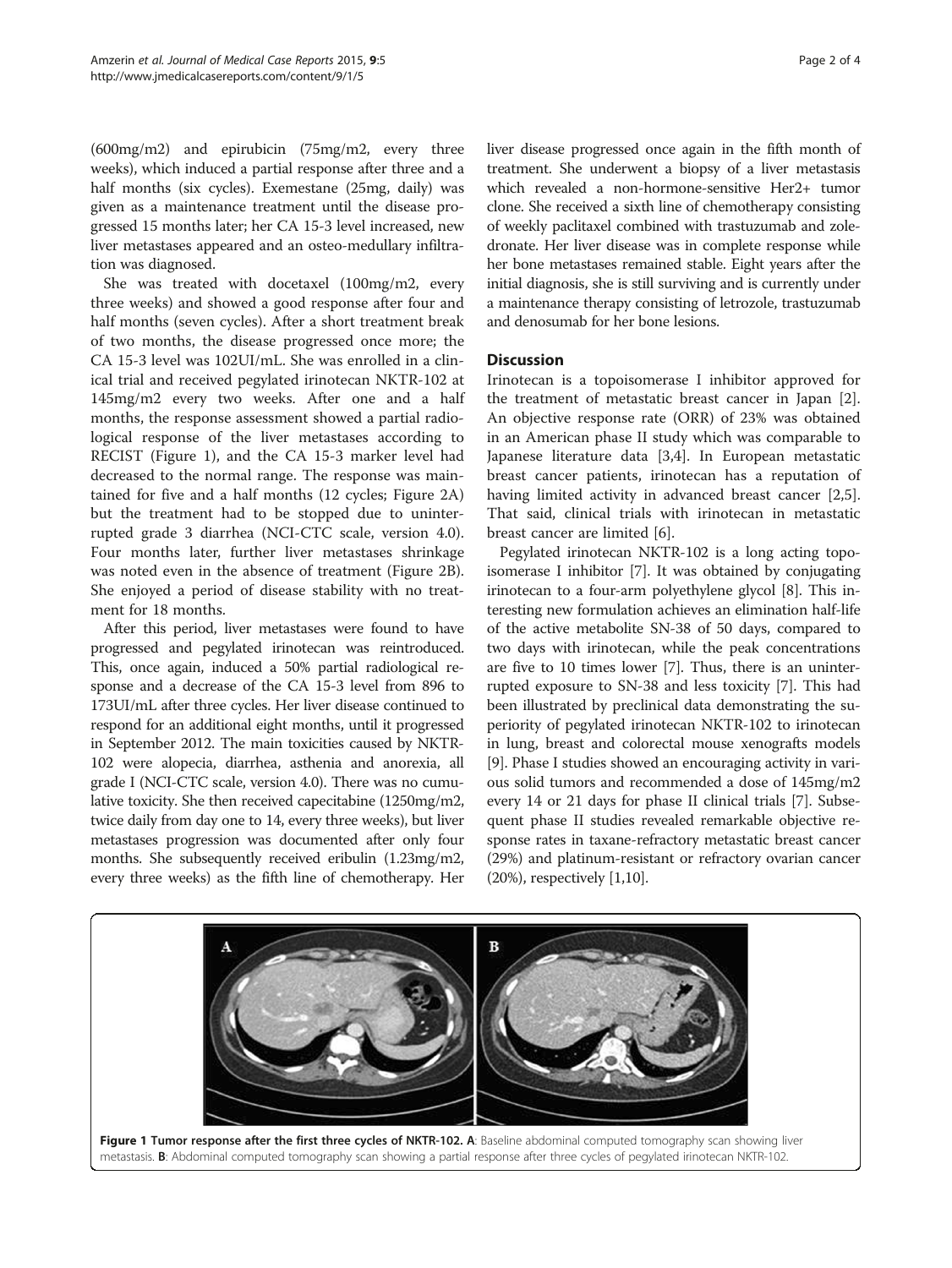<span id="page-2-0"></span>

Metastatic breast cancer is a chronic disease for which the goal of systemic therapies is to achieve prolonged disease stabilization while maintaining quality of life. Our patient experienced an objective response to the successive lines of chemotherapy and endocrine therapy she received. However, the disease was progressing each time after a short period of chemotherapy. The literature provides little data regarding prolonged tumor responses under chemotherapy. Anectotal durable remissions have been observed with capecitabine, gemcitabine and vinorelbine (Table 1) [[11](#page-3-0)-[13\]](#page-3-0). Long remissions have mainly been reported with biological treatments [[14,15\]](#page-3-0). For our patient, the introduction of pegylated irinotecan NKTR-102 gave, for the first time, a durable response with manageable toxicity. Interestingly, disease regression continued even after the treatment was stopped. This illustrates the particularity of NKTR-102's pharmacokinetic profile, namely, conferring longer half time and more prolonged exposure to the active drug.

The durable remission for 18 months without any maintenance treatment is another interesting feature in our case. This could be partially explained by the 'favorable' histology of the disease, however, the other treatments provided only short periods of remission. Therefore, we suggest that pegylated irinotecan NKTR-102 played a role in this prolonged control of the disease, by some mechanism which remains to be elucidated.

## Table 1 Prolonged progression-free survival (PFS) anecdotally reported in metastatic breast cancer refractory to anthracyclines and taxanes

| Drug         | Prolonged PFS (months) observed<br>individually in the literature | Reference          |
|--------------|-------------------------------------------------------------------|--------------------|
| Eribulin     | <b>NR</b>                                                         |                    |
| Vinorelbine  | 12 for responding patients                                        | Zelek et al. [11]  |
| Ixabepilone  | ΝR                                                                |                    |
| Capecitabine | 12                                                                | Rogers et al. [12] |
| Gemcitabine  | 23                                                                | Schmid et al. [13] |

NR: Not reported.

After the sustainable impressive response to pegylated irinotecan NKTR-102, the decision to reintroduce it after disease progression seemed logical in view of the fact that our patient had enjoyed a good response in the one year before her liver metastases started to progress again. After an initial response and a prolonged progression-free interval, the reintroduction of an active drug in front of tumor progression is a common practice since one assumes no resistance to the drug has developed. The case of our patient confirms the validity of this approach.

Our patient belongs respectively to the ranges of 0 to 37% [\[16](#page-3-0)] and 14.5 to 40% [\[16](#page-3-0)] of patients who experience the acquisition of a Her2+ profile and the discordance in estrogen ER and progesterone PR receptors expression. A novel biopsy was very useful in this case since a completely different clone of tumor cells was identified and she could be offered a more personalized treatment option.

## Conclusions

The case of our patient illustrates the huge progress made in the management of breast cancer. Thanks to clinical research, more treatments and options are currently available. This allows patients to enjoy prolonged remissions and improved survival. The identification of a new tumor clone made in our case supports the notion that a biopsy of metastatic sites in cases of disease progression is not a luxury but a necessity. In addition, as stated above, the new design and formulation of a known drug can be an elegant way of broadening its antitumor spectrum. Pegylated irinotecan NKTR-102 is currently being evaluated in a phase III pivotal trial for metastatic breast cancer after anthracyclines, taxanes and capecitabine [\[17](#page-3-0)]. Results from this trial are eagerly awaited.

## Consent

Written informed consent was obtained from the patient for publication of this case report and any accompanying images. A copy of the written consent is available for review by the Editor-in-Chief of this journal.